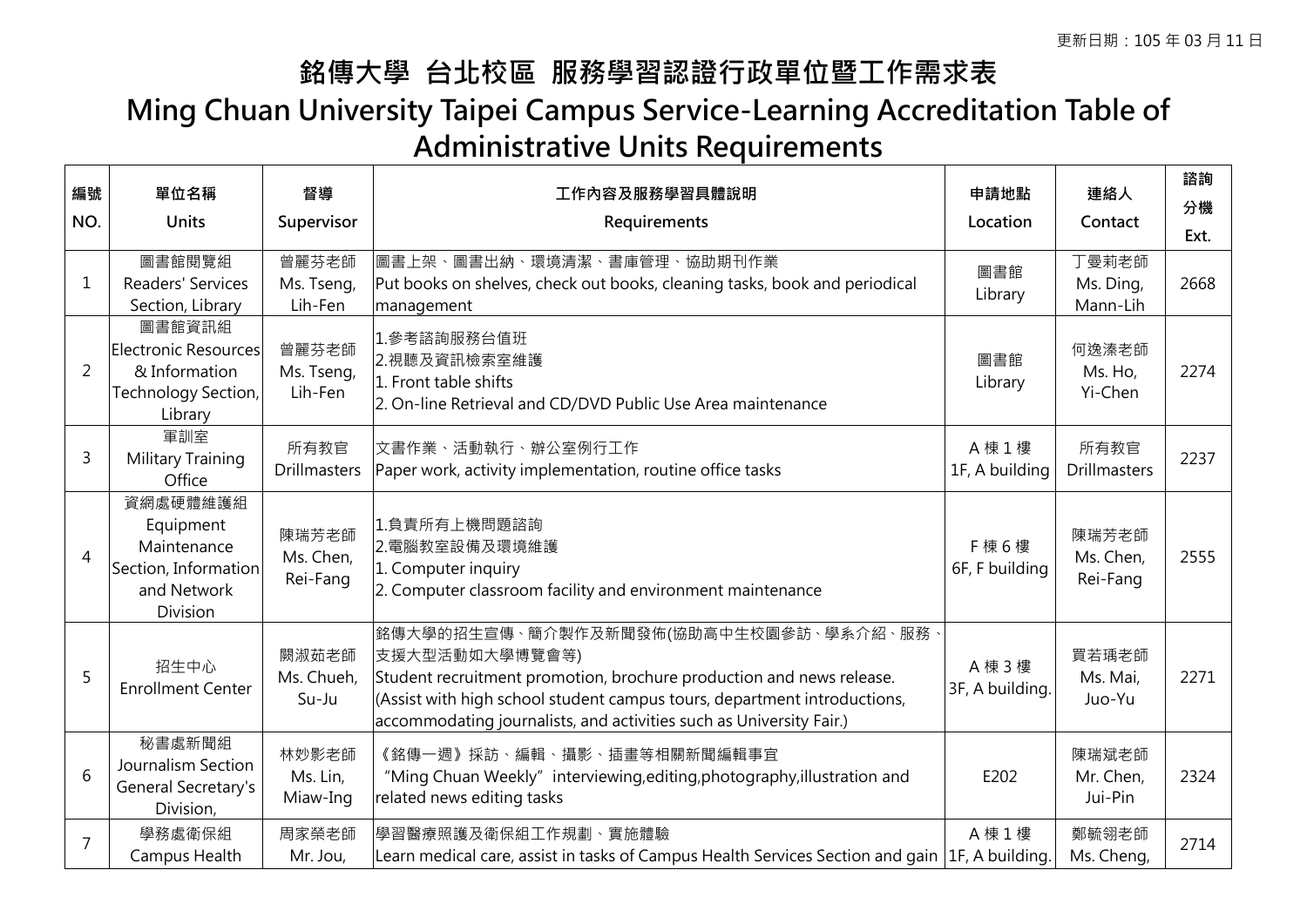|    | Services Section,<br><b>Student Affairs</b><br>Division                              | Jia-Rong                          | practical experience                                                                                                                                                                                                                                                                                                                     |                                                      | Yu-Ling                                                         |              |
|----|--------------------------------------------------------------------------------------|-----------------------------------|------------------------------------------------------------------------------------------------------------------------------------------------------------------------------------------------------------------------------------------------------------------------------------------------------------------------------------------|------------------------------------------------------|-----------------------------------------------------------------|--------------|
| 8  | 體育室<br>Physical Education<br>Office                                                  | 丁翠苓老師<br>Ms. Ting,<br>Tsui-Ling   | 運動競賽規畫與執行及體適能提升、諮詢<br>Assist to plan and implement sports competitions and physical fitness<br>promotion and inquiry                                                                                                                                                                                                                     | A 棟 1 樓<br>1F, A building.                           | 吳明安老師<br>Mr. Wu,<br>Ming-Min                                    | 2325         |
| 9  | 學務處生活輔導組<br><b>Student Advising</b><br>Section, Student<br><b>Affairs Division</b>   | 鄭典誠老師<br>Mr. Cheng,<br>Tien-Cheng | 學習文書處理作業、諮詢服務、並學習待人處事及為人服務的精神與態度,增進思維<br>理則與應對能力,了解學校可提供之服務項目與申請作業方式<br>Learn administrative tasks, provide counseling service and learn the right spirit<br>and attitude when dealing with things. Enhance thinking ability and proper<br>attitude. Get to know the services the university provides and their application<br>processes | A 棟 1 樓<br>1F, A building.                           | 邱東福老師<br>Mr. Chiu,<br>Tung-Fu<br>邱淑卿老師<br>Ms. Chiu,<br>Shu-Chin | 2502<br>2238 |
| 10 | 資網處系統發展組<br>System<br>Development<br>Section, Information<br>and Network<br>Division | 蘇瑞元老師<br>Mr. Su,<br>Rwei-Yuan     | 輔助網頁設計、主機和環境管理<br>Assist in webpage design, facility and environment maintenance.                                                                                                                                                                                                                                                        | F 棟 4 樓<br>4F, F building.                           | 陳雯玉老師<br>Ms. Chen,<br>Wen-Yu                                    | 2564         |
| 11 | 秘書處校友聯絡組<br><b>Alumni Relations</b><br>Section, General<br>Secretary's Division      | 張榮農老師<br>Mr. Chang,<br>Jung-Nung  | 擔任校友諮詢窗口、協助校友網絡建構、接待服務、學習組織合作與非營利組織運作,<br>參與聯誼活動與會議準備。<br>Serve in alumni counseling window, assist in alumni network construction,<br>provide hosting services, learn organizational cooperation and how to run a<br>non-profit organization, participate in activities and prepare for meetings                                        | A 棟 3 樓<br>3F, A building.                           | 張榮農老師<br>Mr. Chang,<br>Jung-Nung                                | 2270         |
| 12 | 總務處事務組<br>Operations Section,<br><b>General Affairs</b><br>Division                  | 溫永標老師<br>Mr. Wen,<br>Yung-Biou    | 配合組內執行節能節約與環境維護工作。<br>Assist in section resources conservation policy and environment maintenance                                                                                                                                                                                                                                        | A 棟 1 樓<br>1F, A building.                           | 張美美老師<br>Ms. Chang,<br>Mei-Mei                                  | 2681         |
| 13 | 教務處課務組<br>Curriculum Section,<br><b>Academic Affairs</b><br>Division                 | 遲文麗老師<br>Ms. Chih,<br>Wen-Li      | 課務工作之協助、體驗組織事務規劃、流程管控及專案實施。<br>Assist in curriculum section tasks, experience organizational task planning,<br>procedure control and special case implementation                                                                                                                                                                         | A 棟一樓<br>1F, A building.                             | 林錦淑老師<br>Ms. Lin,<br>Jin-Shu                                    | 2296         |
| 14 | 通識中心<br><b>General Education</b><br>Center                                           | 康才媛老師<br>Yuan                     | 協助藝文活動進行。<br>提供學生與藝術團隊學習、觀摩之機會,有利了解藝術產業。<br>Ms. Kang, Tsai Assist in the implementation of art and literary activities;<br>Provide students opportunities to learn from art groups to enhance their<br>understanding of art business                                                                                                     | 通識中心辦公<br>室<br>General<br>Education<br>Center Office | 鍾慧貞老師<br>Ms. Chung,<br>Hui-Chen                                 | 2766         |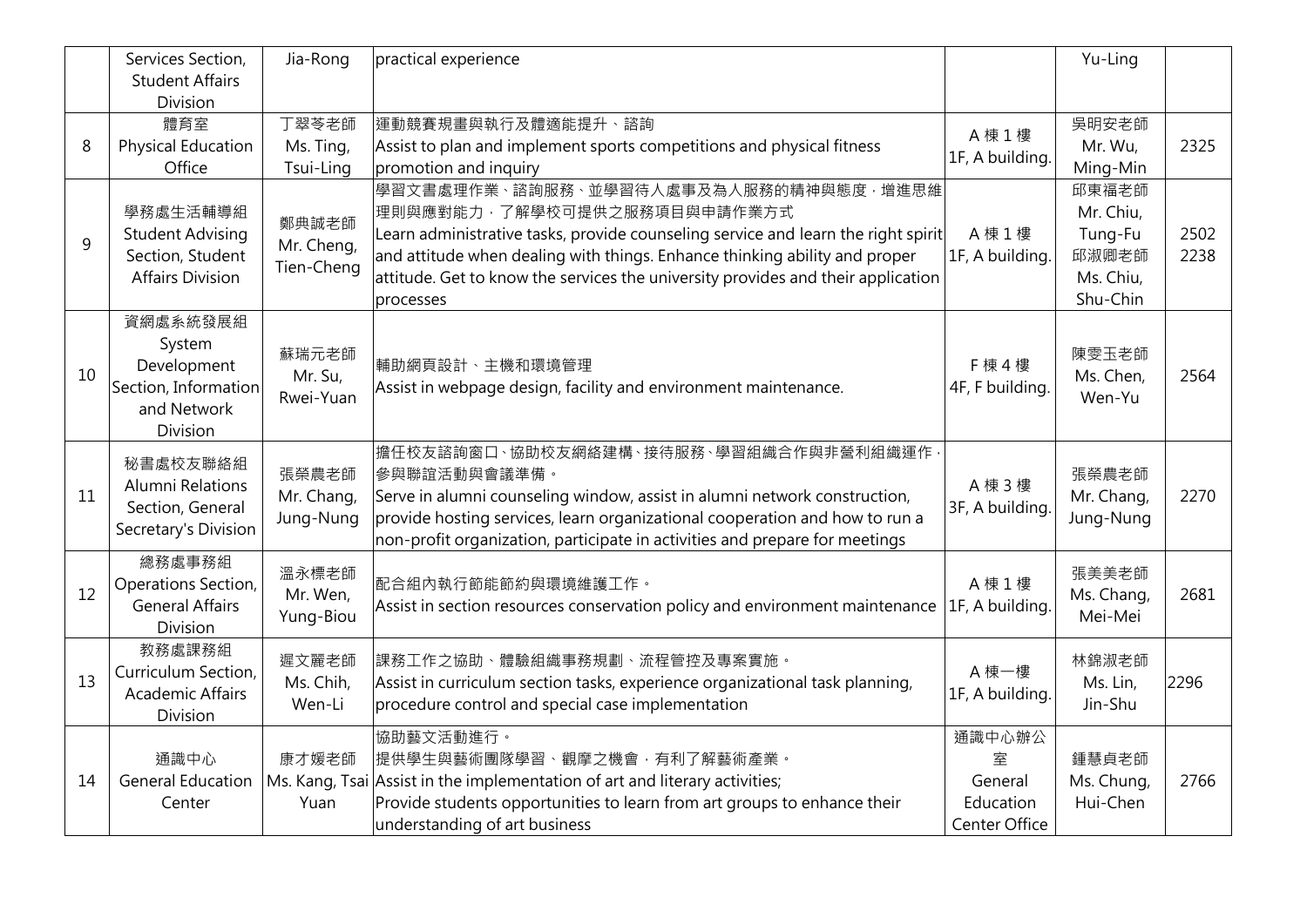| 15 | 學務處住服組<br><b>Housing Service</b><br>Section, Student<br><b>Affairs Division</b>                            | 劉義中老師<br>Mr. Liu,<br>Yi-Chung    | 宿舍各項業務協助。(含清潔、櫃檯、文書、雜項)<br>Assist in affairs of the dormitory (including cleaning tasks, front table shifts,<br>paper work and others)                                                              | 住服組<br>Housing<br>Service<br>Section                            | 舍監<br>Dormitory<br>Supervisor   | 2506 |
|----|------------------------------------------------------------------------------------------------------------|----------------------------------|-----------------------------------------------------------------------------------------------------------------------------------------------------------------------------------------------------|-----------------------------------------------------------------|---------------------------------|------|
| 16 | 前程規劃處<br>諮商輔導中心<br>Counseling and<br>Guidance Center,<br>Career Planning and<br><b>Counseling Division</b> | 孫乙仙老師<br>Ms. Sun,<br>Yi-Shien    | 新生家長座談會服務工作小組、服務學習成果發表工作小組、服務學習研討會工作小<br>Service team for Freshmen parental meeting, Service-Learning achievement<br>sharing fair and Service-Learning Seminar                                      | A 棟 2 樓<br>$2^{nd}$ Floor in A<br><b>Building</b>               | 孫乙仙老師<br>Ms. Sun,<br>Yi-shien   | 2269 |
| 17 | 國際學院<br>International<br>College                                                                           | 劉國偉老師<br>Mr. Liu,<br>Kuo-Wei     | 協助辦公室行政協助、擔任第二外語小老師、協助校内跨文化活動、協助各系學程系<br>務發展<br>Assist in affairs of International College, on-campus intercultural activities, program<br>development, and be a second language Teaching Assistant | D201                                                            | 陳惠君老師<br>Ms. Chen,<br>Hui-Chun  | 2409 |
| 18 | 銘報新聞<br>Ming Bau News                                                                                      | 孔令信老師<br>Mr. Kung,<br>Ling-Hsin  | 協助傳播學院對外新聞發佈及新聞攝影<br>Assist in news release and news photography of School of Communication                                                                                                         | 逸仙堂 3樓<br>3 <sup>rd</sup> Floor in<br>Sun Yat Sen<br>Auditorium | 邱郁姿老師<br>Ms. Chiu,<br>Yu-Chih   | 2356 |
| 19 | 銘傳廣播電台<br><b>MCU Radio Station</b>                                                                         | 黃心怡老師<br>Ms. Huang,<br>Hsin-Yi   | 協助電台錄音室管理、每日節目編播<br>Assist in managing Radio Station and editing daily program                                                                                                                      | E 棟 6 樓<br>$6th$ Floor in E<br><b>Building</b>                  | 黃心怡老師<br>Ms. Huang,<br>Hsin-Yi  | 2484 |
| 20 | 廣播電視學系<br>Radio and TV<br>Department                                                                       | 陳光毅老師<br>Mr. Chen,<br>Kuang-Yi   | 學習服務師生、系辦公室諮詢服務、協助文書作業、維護網站資訊、辦公室環境清潔<br>Assist in serving faculty members and students, office inquiry, paper work, website<br>maintenance, and office cleaning                                    | 台北校區<br>廣播電視學系<br>Radio and TV<br>Department,<br>Taipei Campus  | 林佳蓉老師<br>Ms. Lin,<br>Jia-Rong   | 2352 |
| 21 | 銘傳電視台<br><b>MCU TV Station</b>                                                                             | 裴倫老師                             | 協助傳播學院影視相關實習器材管理並製作銘傳校園新聞<br>Assist in managing equipment related to video in the School of Communication and<br>Mr. Pei, Luang produce MCU Campus News                                             | H 棟 6 樓<br>$6th$ Floor in H<br><b>Building</b>                  | 裴倫老師<br>Mr. Pei, Luang          | 2470 |
| 22 | 企業管理學系<br><b>Business</b><br>Administration<br>Department                                                  | 洪廣朋老師<br>Mr. Hung,<br>Kuang-Peng | 協助創業與就業實驗室營運與管理<br>Assist in managing the Entrepreneurship and Employment Lab                                                                                                                       | F508                                                            | 王復暄老師<br>Mr. Wang,<br>Fu-Siaung | 2297 |
| 23 | 國際企業學系<br>International<br><b>Business</b>                                                                 | 陳琇里老師<br>Ms. Chen,<br>Hsiu-Li    | 外賓接待、協助系友會、專題講座、研討會等活動舉辦之協助事宜<br>Assist with Alumni Association, Special Topic Lecture and Symposia, and<br>briefing for department visitors                                                        | 國企系辦公室<br>Office of<br>International                            | 林昱伶老師<br>Ms. Lin,<br>Yuh-Ling   | 2319 |